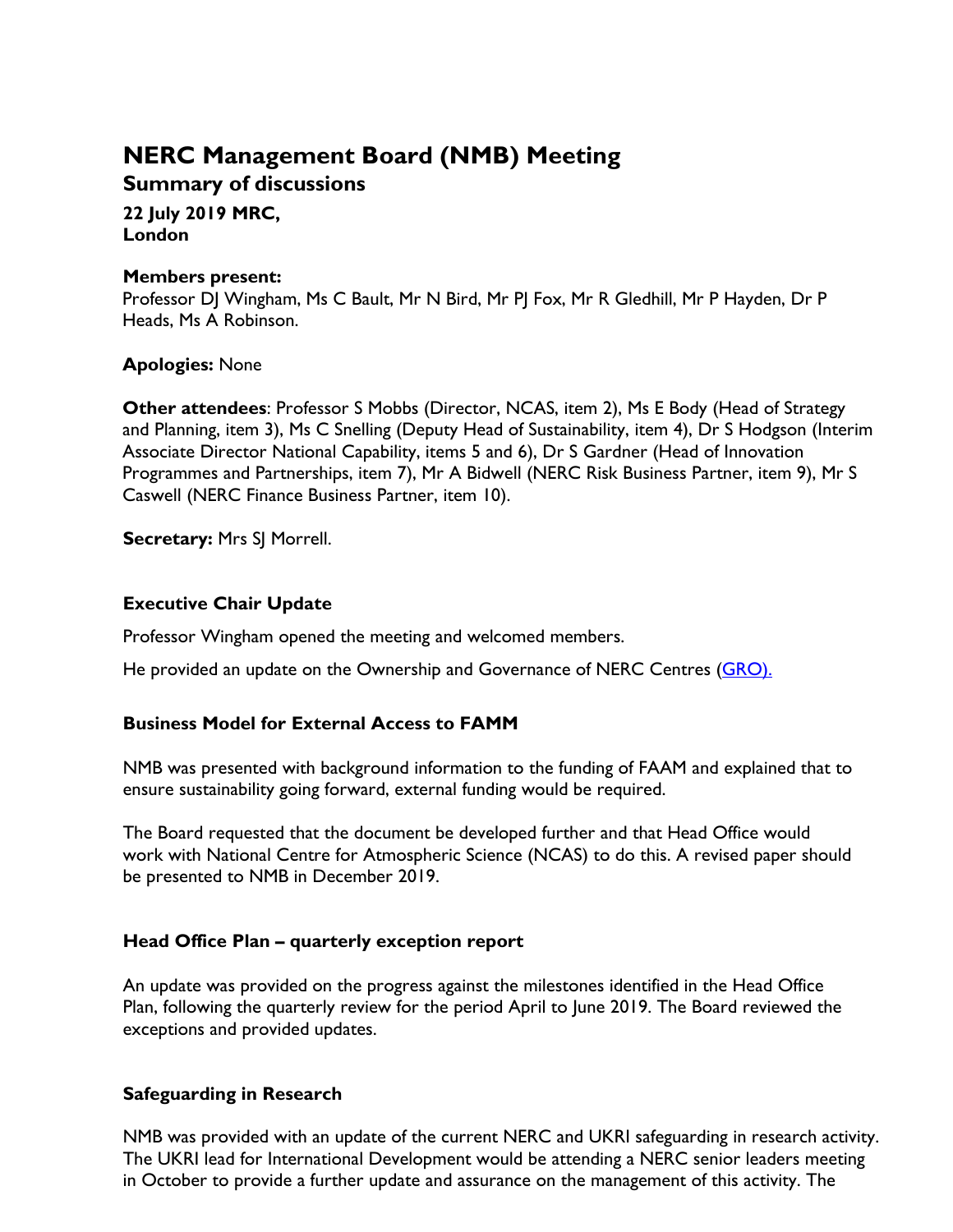Board provided some comments to feed into the discussion and requested that the item come back to NMB in the spring.

### **NERC National Capability Official Development Assistance (NC ODA) awards**

The Board was told that the current NC ODA awards, funded by NERC's Global Challenges Research Fund (GCRF) allocation, would finish in March 2020. Delays in the current Comprehensive Spending Review (CSR) process meant that NERC would not know its GCRF allocation before a decision on the next phase of NC ODA funding is required.

A one-year extension to the current awards was exceptionally agreed to by the Board. The Centres would therefore be required to submit a short proposal, which would be assessed by an expert panel in January 2020. This approach would not be supported for a second year if the same situation arose the following year.

### **Relationship Agreement and NC Awards Terms & Conditions (variants)**

The context and framework for NERC's relationship with Research Centres had changed due to the replacement of NERC by UKRI as legal entity on the funder side, and by the intended independence of the Centre for Ecology and Hydrology (CEH) and the National Oceanography Centre (NOC) on the provider side. The relationship between NERC and the Research Centres required clarity and put on a sustainable footing.

NMB noted the 'holding' agreement with CEH and NOC as there were some last minute legal changes to make, and approved the template relationship agreement document. It was agreed that the agreements for the National Centre for Atmospheric Science (NCAS) and the national Centre for Earth Observation (NCEO) would be reviewed at a later date.

### **[Announcement of Opportunity: Digital Solutions programme](https://nerc.ukri.org/innovation/activities/environmentaldata/digitalsolutions/news/ao-digital-solutions/)**

The Board was informed that this had previously been known as Dodona but had been re-scoped into this programme, which complimented the NC investment and had an institutional focus to funding. A few changes were suggested for the Announcement of Opportunity, which NMB agreed could be signed off by Professor Wingham once the document had been amended.

### **Transformation**

The Board was informed that there were no updates to give.

### **Matters arising from UKRI meetings**

The Board was provided with updates from recent meetings.